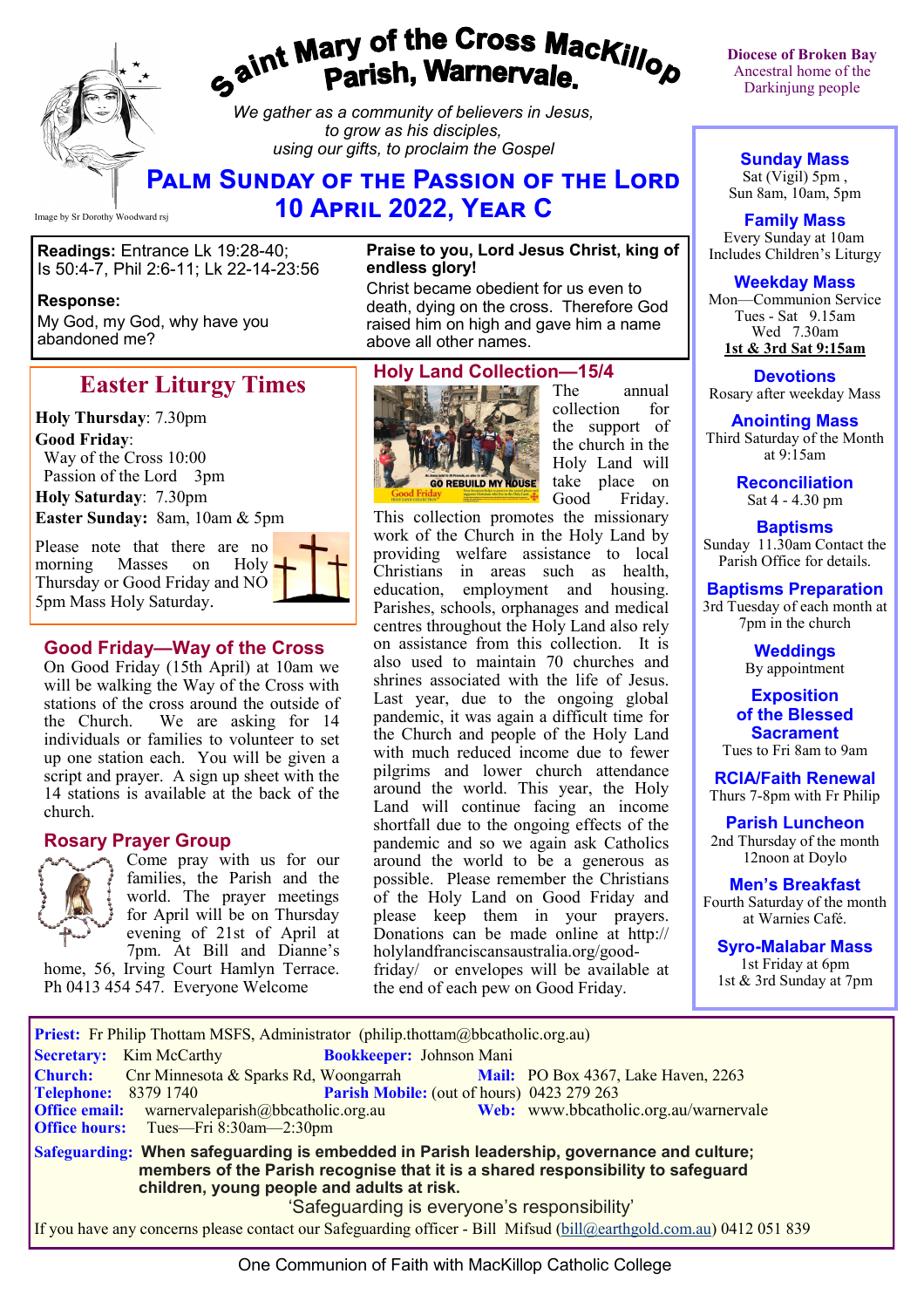## **Catechist Corner**

#### **Catechist or Assistant NEEDED for the Public Schools**

**We're looking for at least 2 more catechists** to help in the public schools we teach scripture at. Full training and support is provided.

**If we don't teach our children who God is someone else will teach them everything that he isn't. "Divine Mercy for America."**

Please let Kerrie Dedera our Catechist Coordinator on 0402815633 or email [kerriemdedera@westnet.com.au](mailto:kerriemdedera@westnet.com.au)



"Being a Catechist is a Vocation" Is it Your Vocation? Join Us and Find Out...

#### **Sacrament of Reconciliation**



Congratulations to the 70 children who received their sacrament of Reconciliation in the parish during the Please keep these children in your prayers.

#### **Catholic Schools Broken Bay is Hiring**



Catholic Schools Broken Bay invites **EXECUTE DEPARTMENT CATHOLIC SCHOOLS**<br>*Broken Bay* applications from suitably qualified

teachers who wish to be considered for casual teaching opportunities that may arise throughout the year in our schools located on NSW Central Coast, North Shore and Northern Beaches.

For all casual teachers position on the Central Coast visit:

www.teachers.on.net/vacancy/69379 casual-teachers-central-coast-catholicschools-broken-bay/

Or visit www.csodbb.catholic.edu.au/ careers/work-with-us/ for all other available positions.

#### **Find us on Facebook**

Keep up with parish facebook happenings on Facebook at [St Mary of the](https://www.facebook.com/MacKillopParishWarnervale)  [Cross MacKillop Parish, Warnervale,](https://www.facebook.com/MacKillopParishWarnervale)  **NO Wednesday 7:30am Mass** Please note that on Wednesday 13th

and 20th April there will be *NO 7:30am Mass* as it is school holidays.

#### **Collections**

The regular collections at Sunday Mass are essential for the parish to function.

Contributions to the **First Collection**  support the priests.

Contributions to the **Second Collection**  pay for the running of the parish. Credit Card or weekly planned giving envelopes are the best ways to contribute to the parish since they give us a more regular income and so help us to plan. Application forms are available at the back of the church.

If you would like to donate online visit our website https:// www.bbcatholic.org.au/warnervale/ donations or donate directly to our account. **Account Name: Warnervale Parish, BSB 062 784 , A/c number 10000 5628**

**Ref: Name & 1st or 2nd Collection.**

#### **Advanced Notice Adult Education Series 'David the King'**

We will commence the next series in the adult education program at the beginning of May.

The series is titled "David the King" and deals with the seminal figure in the Old Testament with whom God made a covenant leading to Jesus Christ. Hopefully, this will draw us closer to the ultimate aim of these courses which is to broaden and deepen our faith.

The course starts on Monday  $2<sup>nd</sup>$  May and continues on succeeding Mondays for six weeks. It will be presented in the morning at 10am and again in the evening at 7pm. The duration will be about an hour and includes a video presentation by Bishop Barron and 30mins or so of discussion. Registration is not required – just come and enjoy the session!

If you have any questions, contact me by email at <u>[tpate2@bigpond.com](mailto:tpate2@bigpond.com)</u> or call me on 0408 973 316, or just grab me after mass!

#### **This Week**

**Monday 11 April** 9:15am Mass

**Tuesday 12 April** 9:15am Mass

**Wednesday 13 April** NO 7:30am Mass—due to school holidays 9:15am Mass

**Thursday 14 April**  9:15am Mass 7:30pm—The Lords Supper Mass

**Friday 15 April Good Friday** 9:15am Mass 10am—Way of the Cross 3pm—Lords Passion

**Saturday 16 April** 9:15am Mass NO 5pm Mass 7:30 Easter Vigil Mass

#### **MacKillop Catholic College Enrolments 2023**

Enrolling now for MacKillop Kindergarten 2023. Existing families already in the school are asked to submit forms as soon as possible. There are limited places for all other grades.<br>School tours can be arranged. can be arranged.<br>school office on Contact the school office on 4392 9399.



#### **Return and Earn**

**This week we raised \$38.70**



Thank you for your con-<br>tinued support! Please tinued support! **remember containers need to be empty of liquid; and not crushed or broken.** 

### **Cleaning Roster**

Due to a shortage of cleaners, we are starting a roster for anyone who wishes to volunteer on a one off or on a more regular basis. The roster will commence on 25th March to 29th July. If you can spare an hour or so on a Friday, please write your name and contact details on the sheet at the back of the Church.



Please remember our sick: Isagani Santos, Joshua Caulfield, Janice, Finn McConnon, Cecelia Henry, Anne Firmstone, Con Pantos, Terence McBride, Allan Curtis, Jim Swanson.

Deceased/Anniversary: Archibald Crippin, Michael Connerly, Paul & Agnes De Battista, Bridgie King, Michael Wong, Reginald Hamilton, Jennifer Scarrabelotti, Patre Kerney, Hazel Mary Roll, Maria Taype.

Mass Intentions: Connie Claramunt, Peter Walsh, Frank Walsh, George & Helen Pantos, Angelo & Mary Spiteri, Daminh, Rafael Santos, Mrs. Marciana Ong, Ana Ison, Rebecca & Amelia.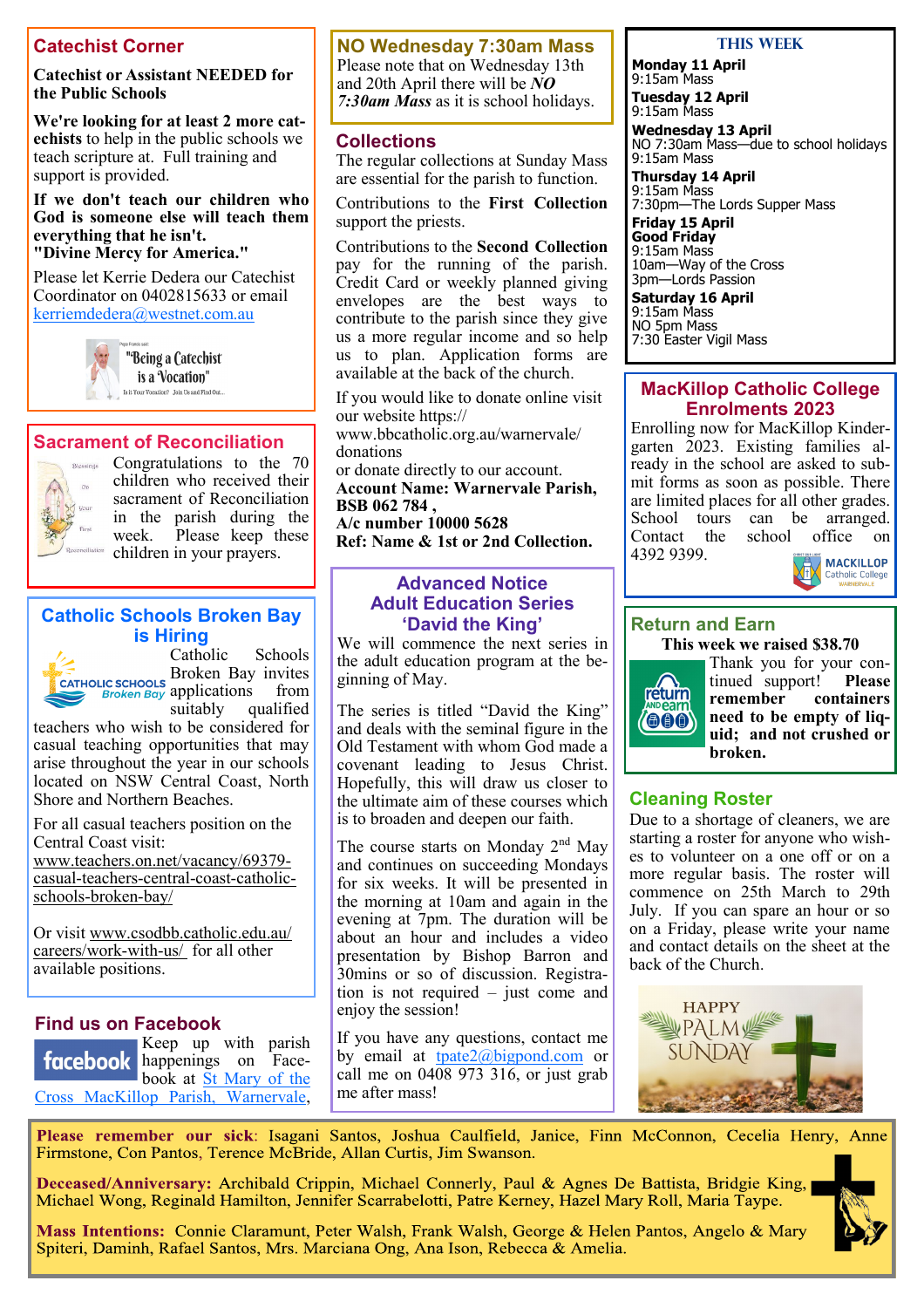# **Palm Sunday of the Passion of the Lord, Year C**

# **Gospel Luke 19:28-40**

## **Blessed is he who comes in the name of the Lord.**

Jesus went on ahead, going up to Jerusalem. When he drew near to Bethphage and Bethany, at the mount that is called Olivet, he sent the disciples, saying, 'Go into the village opposite, where on entering you will find a colt tied, on which no one has ever yet sat; untie it and bring it here. If anyone asks you, "Why are you untying it?" you shall say this, "The Lord has need of it"'. So those who were sent went away and found it as he had told them. And as they were untying the colt, its owners said to them, 'Why are you untying the colt?' And they said, "The Lord has need of it'.

And they brought it to Jesus, and throwing their garments on the colt they sat Jesus upon it. And as he rode along, they spread their garments on the road. As he was drawing near, at the descent of the Mount of Olives, the whole multitude of the disciples began to rejoice and praise God with a loud voice for all the mighty works that they had seen saying,

'Blessed is the King who comes in the name of the Lord! Peace in heaven and glory in the highest!' And some of the Pharisees in the multitude said to him, 'Teacher, rebuke your disciples'. He answered, 'I tell you , if these were silent, the very stones would cry out'.

The Gospel of the Lord.

# **First Reading Isaiah 50:4-7**

## **I did not cover my face against insult and I know I will not be ashamed.**

The Lord has given me a disciple's tongue. So that I may know how to reply to the wearied, he provides me with speech.

Each morning he wakes me to hear, to listen like a disciple.

The Lord has opened my ear. For my part, I made no resistance, neither did I turn away. I offered my back to those who struck me, my cheeks to those who tore at my beard; I did not cover my face against insult and spittle.

The Lord comes to my help, so that I am untouched by the insults. So, too, I set my face like flint; I know I shall not be shamed.

The word of the Lord.